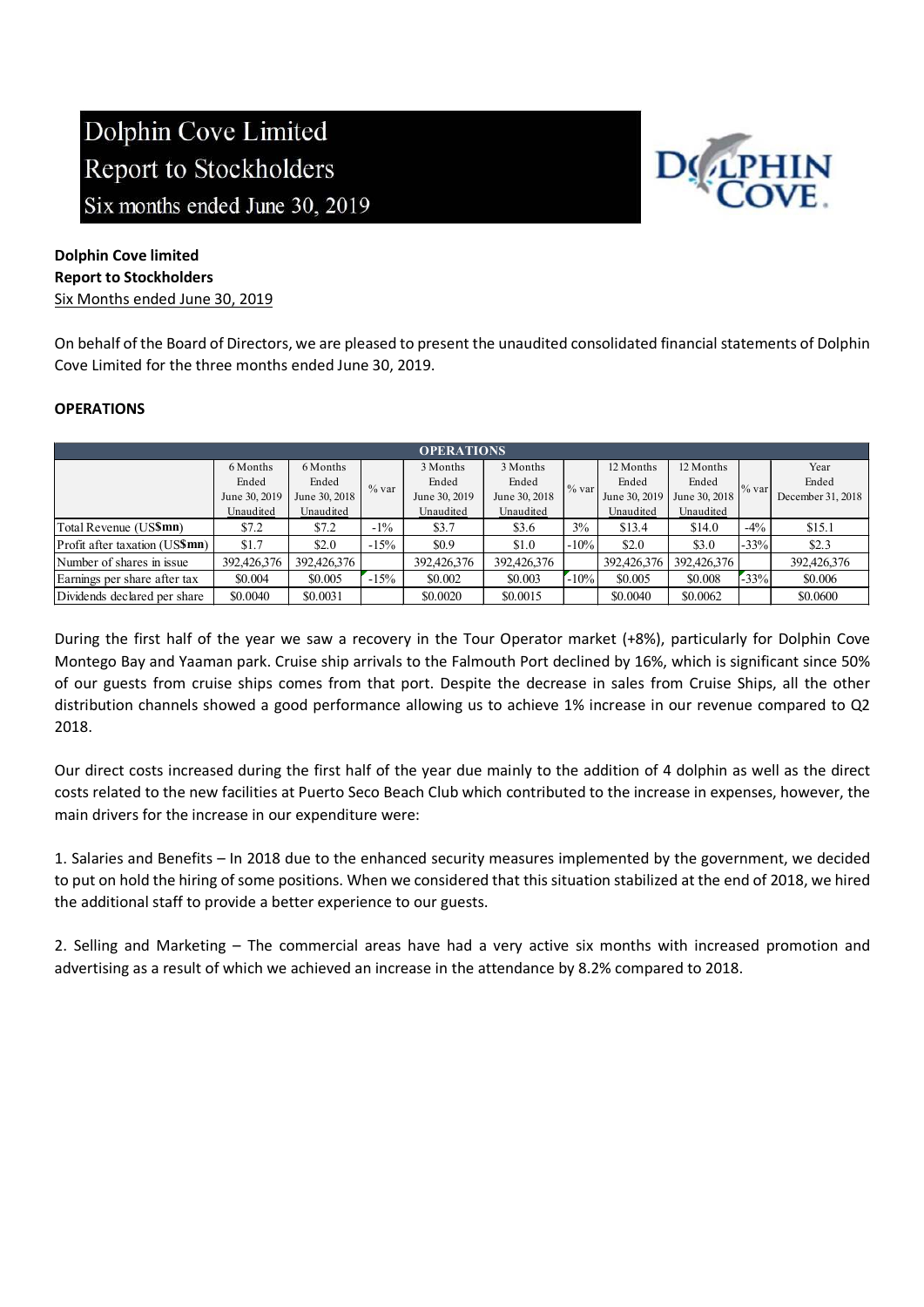

## FINANCIAL POSITION

| <b>FINANCIAL POSITION</b> |               |               |          |                   |          |  |  |  |
|---------------------------|---------------|---------------|----------|-------------------|----------|--|--|--|
|                           | As at         | As at         |          | As at             |          |  |  |  |
|                           | June 30, 2019 | June 30, 2018 | $\%$ var | December 31, 2018 | $\%$ var |  |  |  |
|                           | Unaudited     | Unaudited     |          | Audited           |          |  |  |  |
| Working Capital (US\$mn)  | \$1.7         | \$1.7         | $0\%$    | \$1.6             | 6%       |  |  |  |
| Fixed Assets (US\$mn)     | \$27.7        | \$25.3        | $9\%$    | \$27.2            | $2\%$    |  |  |  |
| Net Assets (US\$mn)       | \$29.3        | \$27.3        | 7%       | \$28.8            | $2\%$    |  |  |  |
| Debt to Equity ratio      | 0:1           | 0.02:1        |          | 0.01:1            |          |  |  |  |
| Net assets per share      | \$0.07        | \$0.07        | $7\%$    | \$0.07            | $2\%$    |  |  |  |
| Market price (J\$mn)      | \$12.00       | \$16.80       | $-29%$   | \$16.50           | $-27%$   |  |  |  |
| Market price (USD\$mn)*   | \$0.09        | \$0.12        | $-29%$   | \$0.12            | $-27%$   |  |  |  |
| Market/Book value         | 1.19          | 1.86          | $-36%$   | 1.66              | $-29%$   |  |  |  |

\* Exchange rate 135 JMD / USD

Working Capital increased by 6% as a result of the renovation works and improvements to the physical assets, the reduction of the current portion of long-term debt and the increase in the accounts receivable driven by the business produced by the Tour Operators which have longer credit terms than the Cruise Lines.

Despite the challenging period that has passed, a dividend of 20 cents was declared in June for payment on 27 August 2019.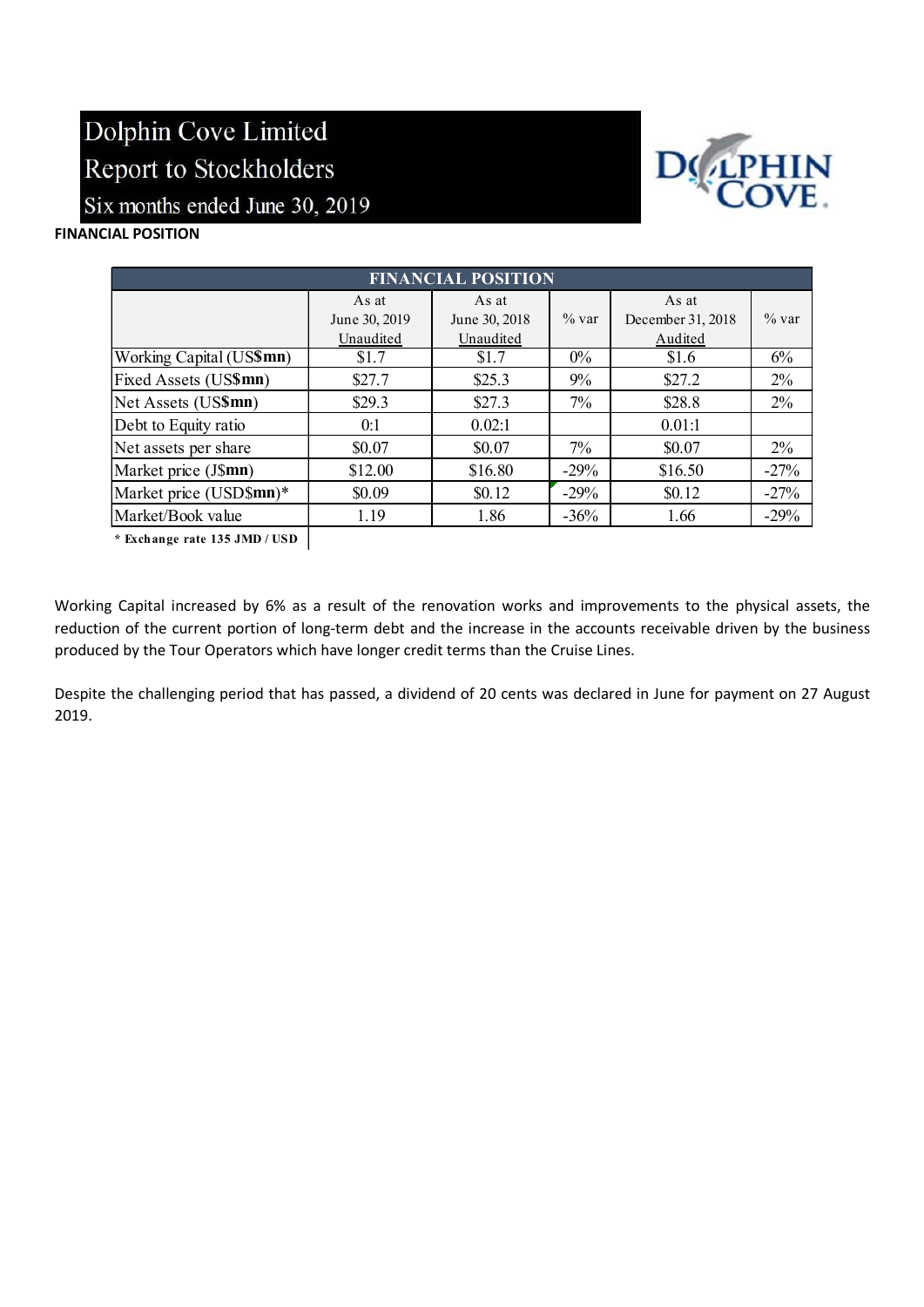

### DOLPHIN COVE LIMITED

#### Interim Statement of Financial Position As At June 30, 2019

|                                          | As at             | As at            | As at             |
|------------------------------------------|-------------------|------------------|-------------------|
|                                          | June 30, 2019     | June 30, 2018    | December 31, 2018 |
|                                          | <b>Unaudited</b>  | <b>Unaudited</b> | <b>Audited</b>    |
|                                          | US\$              | US\$             | US\$              |
| <b>CURRENT ASSETS</b>                    |                   |                  |                   |
| Cash and cash equivalents                | 661,998           | 898,393          | 857,090           |
| Investments                              | 2,127             | 2,127            | 2,127             |
| Accounts receivable                      | 2,423,721         | 1,411,052        | 1,893,623         |
| Due from related companies               | 315,953           | 779,590          | 410,787           |
| Due from parent company                  | 396,000           |                  | 264,000           |
| Taxation recoverable                     | 217,092           | 28,896           | 211,835           |
| Inventories                              | 290,996           | 617,318          | 355,098           |
|                                          | 4,307,887         | 3,737,375        | 3,994,560         |
| NON-CURRENT ASSETS                       |                   |                  |                   |
| Property, plant and equipment            | 23,242,184        | 21,495,158       | 22,679,522        |
| Live Assets                              | 4,494,088         | 3,842,889        | 4,537,895         |
| Due from Related company                 | 1,110,012         | 1,110,012        | 1,110,012         |
|                                          | 28,846,284        | 26,448,058       | 28,327,429        |
|                                          |                   |                  |                   |
| <b>TOTAL ASSETS</b>                      | 33,154,171        | 30,185,434       | 32,321,989        |
| <b>CURRENT LIABILITIES</b>               |                   |                  |                   |
| Bank overdrafts                          | 146,032           | 75,903           | 54,389            |
| Accounts payable                         | 1,812,482         | 1,442,737        | 2,040,798         |
| Current portion of long term liabilities | 72,099            | 382,432          | 231,984           |
| Taxation payable                         | 17,456            | 18,240           | 17,456            |
| Due to other related companies           | $\qquad \qquad -$ | 167,009          | 97,705            |
| Dividends payable                        | 581,372           |                  |                   |
|                                          | 2,629,442         | 2,086,322        | 2,442,332         |
|                                          |                   |                  |                   |
| NON-CURRENT LIABILITY                    |                   |                  |                   |
| Deferred tax liability                   | 1,162,852         | 776,917          | 1,041,601         |
| Long term loans                          | 19,312            | 53,646           | 21,508            |
|                                          | 1,182,164         | 830,562          | 1,063,109         |
|                                          |                   |                  |                   |
| SHAREHOLDERS' EQUITY                     |                   |                  |                   |
| Share capital                            | 3,654,390         | 3,654,390        | 3,654,390         |
| Capital Reserve                          | 12,456,412        | 10,545,590       | 12,456,412        |
| <b>Retained Earnings</b>                 | 13,231,763        | 13,068,569       | 12,705,746        |
|                                          | 29,342,565        | 27,268,549       | 28,816,548        |
|                                          |                   |                  |                   |
| TOTAL EQUITY AND LIABILITIES             | 33,154,171        | 30,185,434       | 32,321,989        |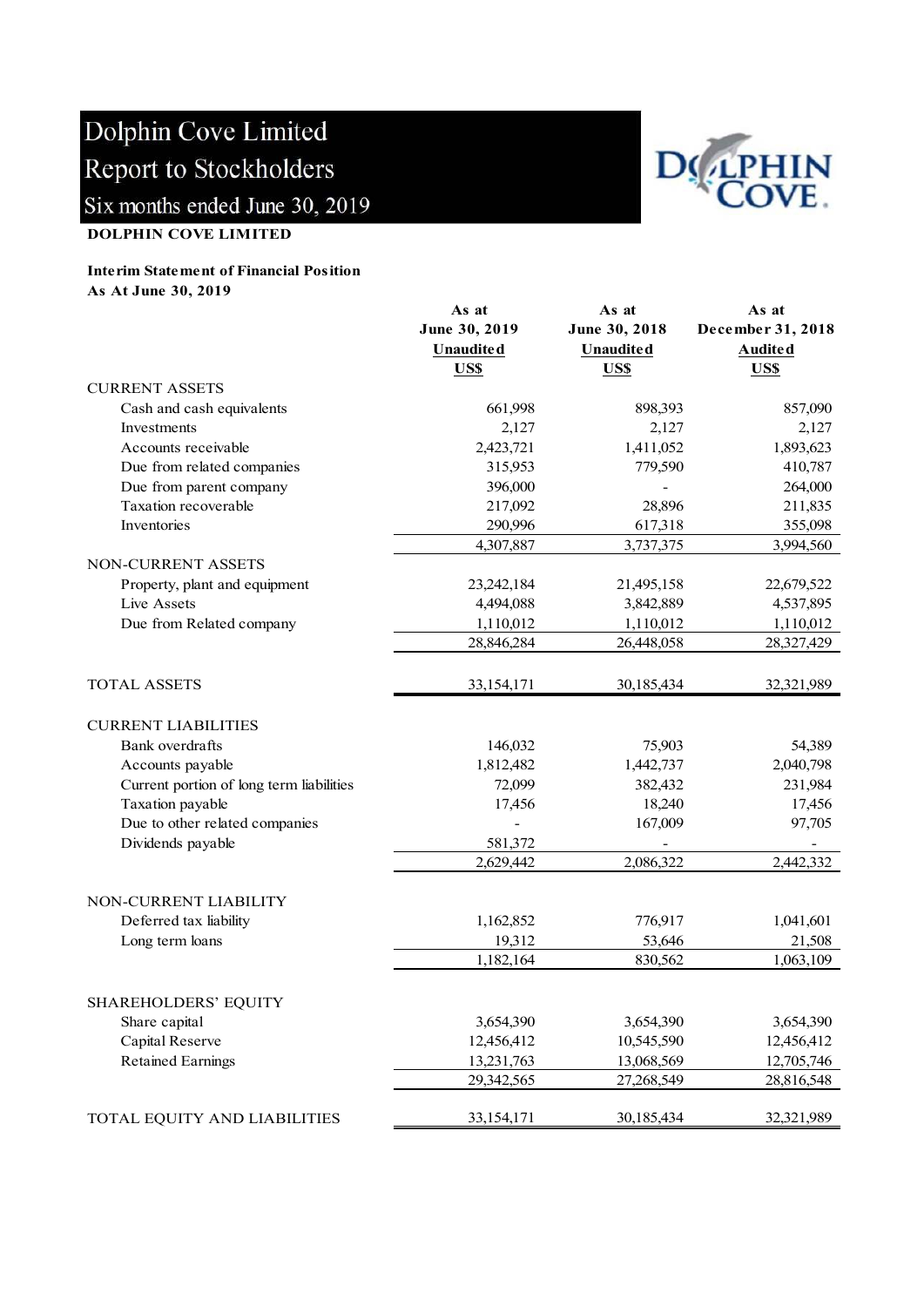

#### DOLPHIN COVE LIMITED

Group Interim Statement of Profit or Loss and Other Comprehensive Income Six months ended June 30, 2019

|                                                                                         | <b>6 Months</b><br><b>Ended</b><br>June 30, 2019<br>Unaudited<br>US\$ | <b>6 Months</b><br><b>Ended</b><br>June 30, 2018<br><b>Unaudited</b><br>US\$ | 3 Months<br><b>Ended</b><br>June 30, 2019<br><b>Unaudited</b><br>US\$ | 3 Months<br><b>Ended</b><br>June 30, 2018<br><b>Unaudited</b><br>US\$ | Year<br><b>Ended</b><br>December 31, 2018<br><b>Audited</b><br>US\$ |
|-----------------------------------------------------------------------------------------|-----------------------------------------------------------------------|------------------------------------------------------------------------------|-----------------------------------------------------------------------|-----------------------------------------------------------------------|---------------------------------------------------------------------|
| <b>OPERATING REVENUE:</b>                                                               |                                                                       |                                                                              |                                                                       |                                                                       |                                                                     |
| Dolphin Attraction Revenue                                                              | 4,363,036                                                             | 4,240,899                                                                    | 2,161,250                                                             | 1,938,288                                                             | 8,209,792                                                           |
| Ancillary Services Revenue                                                              | 3,484,872                                                             | 3,486,145                                                                    | 1,793,668                                                             | 1,936,284                                                             | 6,677,582                                                           |
| Overall Revenue                                                                         | 7,847,908                                                             | 7,727,044                                                                    | 3,954,918                                                             | 3,874,572                                                             | 14,887,374                                                          |
| Less: Direct Costs                                                                      | 813,929                                                               | 655,906                                                                      | 355,420                                                               | 361,481                                                               | 1,674,668                                                           |
| Gross Profit                                                                            | 7,033,979                                                             | 7,071,138                                                                    | 3,599,498                                                             | 3,513,091                                                             | 13,212,706                                                          |
| Gain on disposal of property, plant & equipment                                         |                                                                       |                                                                              |                                                                       |                                                                       | (105)                                                               |
| Other income                                                                            | 129,548                                                               | 131,299                                                                      | 63,292                                                                | 129,977                                                               | 253,914                                                             |
|                                                                                         | 7,163,526                                                             | 7,202,438                                                                    | 3,662,790                                                             | 3,643,069                                                             | 13,466,515                                                          |
| <b>OPERATING EXPENSES:</b><br>Selling                                                   | 2,097,421                                                             | 1,825,025                                                                    | 1,071,419                                                             | 874,354                                                               | 3,923,894                                                           |
| Other operations                                                                        | 1,816,112                                                             | 1,690,420                                                                    | 999,739                                                               | 813,974                                                               | 3,924,232                                                           |
| Administrative                                                                          | 1,240,871                                                             | 1,286,505                                                                    | 570,662                                                               | 737,311                                                               | 2,599,167                                                           |
|                                                                                         | 5,154,404                                                             | 4,801,950                                                                    | 2,641,820                                                             | 2,425,639                                                             | 10,447,293                                                          |
| Profit before finance income and costs                                                  | 2,009,123                                                             | 2,400,487                                                                    | 1,020,970                                                             | 1,217,429                                                             | 3,019,222                                                           |
| Finance income                                                                          | 71,840                                                                | 27,456                                                                       | 62.917                                                                | (36,668)                                                              | 130,957                                                             |
| Finance costs                                                                           | (188,757)                                                             | (142,366)                                                                    | (119,409)                                                             | (67, 424)                                                             | (378,717)                                                           |
| Gain on disposal of investments                                                         |                                                                       |                                                                              |                                                                       |                                                                       |                                                                     |
| Profit Before taxation                                                                  | 1,892,206                                                             | 2,285,577                                                                    | 964,479                                                               | 1,113,337                                                             | 2,771,462                                                           |
| Taxation                                                                                | (166, 106)                                                            | (250, 811)                                                                   | (81,180)                                                              | (124, 951)                                                            | (433,108)                                                           |
| Profit for the period                                                                   | \$<br>1,726,100                                                       | 2,034,766                                                                    | 883,299                                                               | 988,386                                                               | 2,338,354                                                           |
| Earnings per stock unit                                                                 | 0.44c                                                                 | $0.52\epsilon$                                                               | 0.23c                                                                 | 0.25c                                                                 | 0.6 <sub>0</sub>                                                    |
| Other comprehensive income:<br>Items that are or may be reclassified to profit or loss: |                                                                       |                                                                              |                                                                       |                                                                       |                                                                     |
| Surplus on revaluation of dolphins                                                      |                                                                       |                                                                              |                                                                       |                                                                       | 880,000                                                             |
| Deferred tax on surplus on revaluation of dolphins                                      |                                                                       |                                                                              |                                                                       |                                                                       | (220,000)                                                           |
| Surplus on revaluation of land and buildings                                            |                                                                       |                                                                              |                                                                       |                                                                       | 1,130,145                                                           |
| Deferred tax on revalued buildings                                                      |                                                                       |                                                                              |                                                                       |                                                                       | 105,958                                                             |
|                                                                                         |                                                                       |                                                                              |                                                                       |                                                                       | 1,896,103                                                           |
| Total comprehensive income                                                              | \$<br>1,726,100                                                       | 2,034,766                                                                    | 883,299                                                               | 988,386                                                               | 4,234,457                                                           |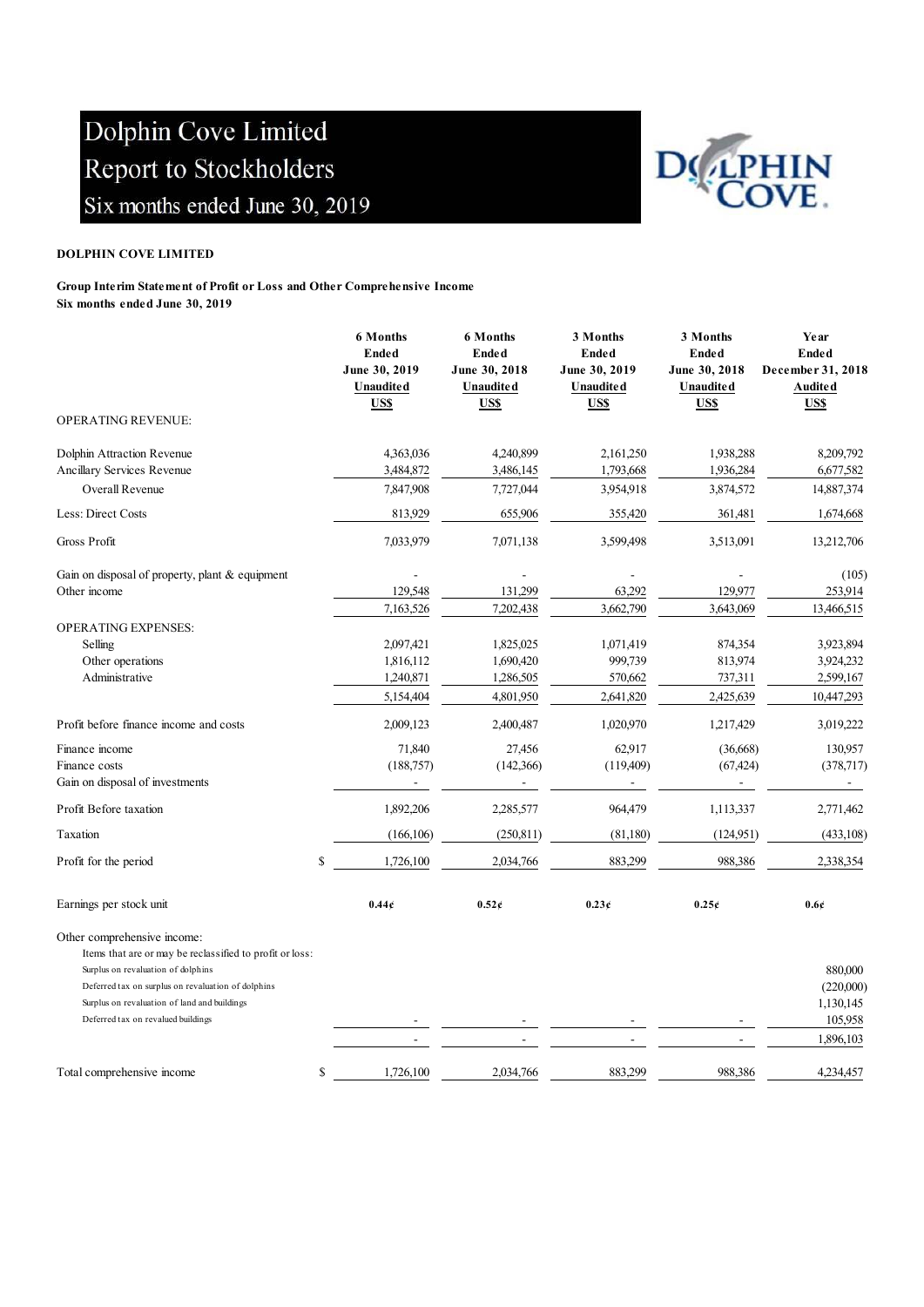

## Group Interim Statement of Cash Flows Six months ended June 30, 2019



|                                                | <b>6 Months</b>              | <b>6 Months</b>  | Year              |
|------------------------------------------------|------------------------------|------------------|-------------------|
|                                                | <b>Ended</b><br><b>Ended</b> |                  | <b>Ended</b>      |
|                                                | June 30, 2019                | June 30, 2018    | December 31, 2018 |
|                                                | <b>Unaudited</b>             | <b>Unaudited</b> | <b>Audited</b>    |
|                                                | US\$                         | US\$             | US\$              |
| CASH FLOWS FROM OPERATING ACTIVITIES           |                              |                  |                   |
| Profit for the period                          | 1,726,100                    | 2,034,766        | 2,338,354         |
| Accounts receivable                            | (530,098)                    | 564,438          | 81,867            |
| Due from related parties                       | 94,834                       | (750, 694)       | (381, 891)        |
| Due from parent company                        | (132,000)                    |                  | (264,000)         |
| Taxation recoverable                           | (5,257)                      | 310,892          | 127,953           |
| Inventories                                    | 64,102                       | (241,259)        | 20,961            |
| Accounts payable                               | (228,316)                    | (133,569)        | 464,492           |
| Taxation payable                               | $\theta$                     | (17,688)         | (18, 472)         |
| Due to other related companies                 | (97,705)                     | 146,209          | 76,905            |
| Cash generated from operations                 | 891,660                      | 1,913,097        | 2,446,169         |
| CASH FLOWS FROM INVESTING ACTIVITIES           |                              |                  |                   |
| Property, plant and equipment                  | (231, 801)                   | (436, 421)       | (1,748,074)       |
| Depreciation on property, plant and equipment. | (330, 861)                   | (127, 288)       |                   |
| Live Assets                                    | 152,215                      | 187,746          | (569, 027)        |
| Depreciation on live assets.                   | (108, 408)                   | (61,767)         |                   |
| Deferred tax liability                         | 121,251                      | (79,999)         | 184,685           |
| Cash generated from investing activities       | (397, 605)                   | (517,729)        | (2,132,416)       |
| CASH FLOWS FROM FINANCING ACTIVITIES           |                              |                  |                   |
| Current portion of long term liabilities       | (159, 885)                   | (22,073)         | (172, 521)        |
| Long term loans                                | (2,196)                      | (172,518)        | (204, 657)        |
| Dividends paid                                 | (618,710)                    | (1,195,495)      | (1,782,502)       |
| Capital Reserve adjustments                    |                              | (14,720)         | 1,896,103         |
| Retained earnings adjustments                  |                              |                  | (79, 405)         |
| Cash (used)/provided by financing activities   | (780, 791)                   | (1,404,806)      | (342, 982)        |
| Net increase in cash resources                 | (286, 735)                   | (9, 438)         | (29,229)          |
| Cash resources at beginning of the period      | 857,090                      | 850,674          | 850,676           |
| CASH RESOURCES AT END OF PERIOD                | $\mathbb{S}$<br>570,354      | 841,236          | 821,447           |
|                                                |                              |                  |                   |
| Cash and cash equivalents                      | 661,998                      | 898,393          | 857,090           |
| Bank overdrafts                                | (91, 643)                    | (57, 157)        | (35, 643)         |
|                                                | 570,354                      | 841,236          | 821,447           |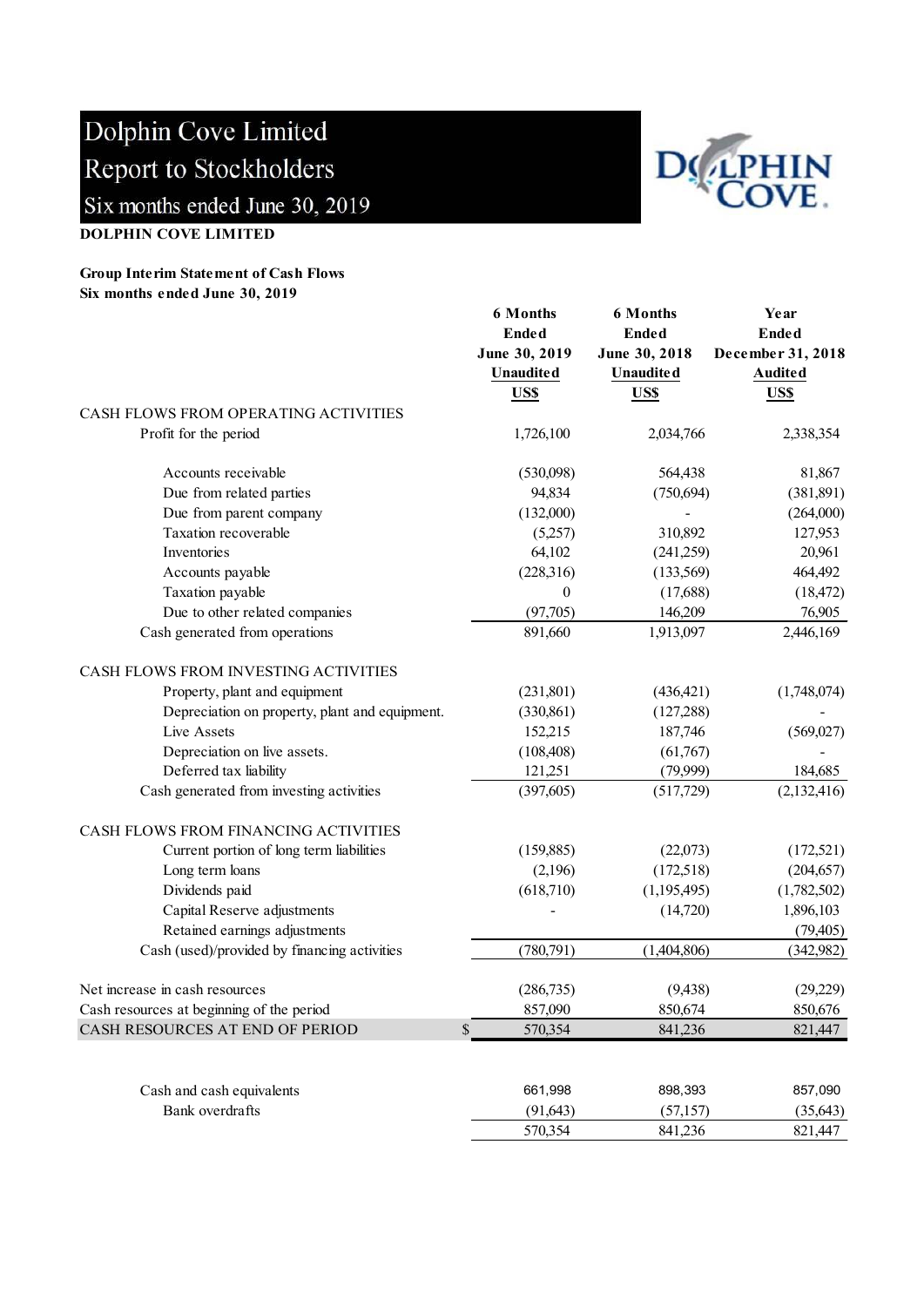

### DOLPHIN COVE LIMITED

Group Interim Statement of Changes in Stockholders' Equity

Six months ended June 30, 2019

|                                                                             |              | <b>6 Months</b><br><b>Ended</b><br>June 30, 2019<br><b>Unaudited</b><br>US\$ | <b>6 Months</b><br><b>Ended</b><br>June 30, 2018<br><b>Unaudited</b><br>US\$ | Year<br><b>Ended</b><br>December 31, 2018<br><b>Audited</b><br>US\$ |
|-----------------------------------------------------------------------------|--------------|------------------------------------------------------------------------------|------------------------------------------------------------------------------|---------------------------------------------------------------------|
| Balances at beginning of period                                             | $\mathbb{S}$ | 28,816,548                                                                   | 26,443,999                                                                   | 26,443,999                                                          |
| Adjustment on initial application on IFRS 9, net<br>of taxes [note $3(i)$ ] |              |                                                                              |                                                                              | (79, 405)                                                           |
| Transactions with owners of the company:                                    |              |                                                                              |                                                                              |                                                                     |
| Retained earnings adjustments                                               |              |                                                                              |                                                                              |                                                                     |
| Declared dividends                                                          |              | (1,200,083)                                                                  | (1,210,216)                                                                  | (1,782,503)                                                         |
| Total comprehensive income:                                                 |              |                                                                              |                                                                              |                                                                     |
| Profit for the period                                                       |              | 1,726,100                                                                    | 2,034,766                                                                    | 2,338,354                                                           |
| Other comprehensive income:                                                 |              |                                                                              |                                                                              |                                                                     |
| Surplus on revaluation of dolphins                                          |              |                                                                              |                                                                              | 880,000                                                             |
| Deferred tax on surplus on revaluation of dolphins                          |              |                                                                              |                                                                              | (220,000)                                                           |
| Surplus on revaluation of land and buildings                                |              |                                                                              |                                                                              | 1,130,145                                                           |
| Deferred tax on revalued buildings                                          |              |                                                                              |                                                                              | 105,958                                                             |
| Deferred tax provision                                                      |              |                                                                              |                                                                              |                                                                     |
| Balance at end of period                                                    | \$           | 29,342,565                                                                   | 27,268,550                                                                   | 28,816,548                                                          |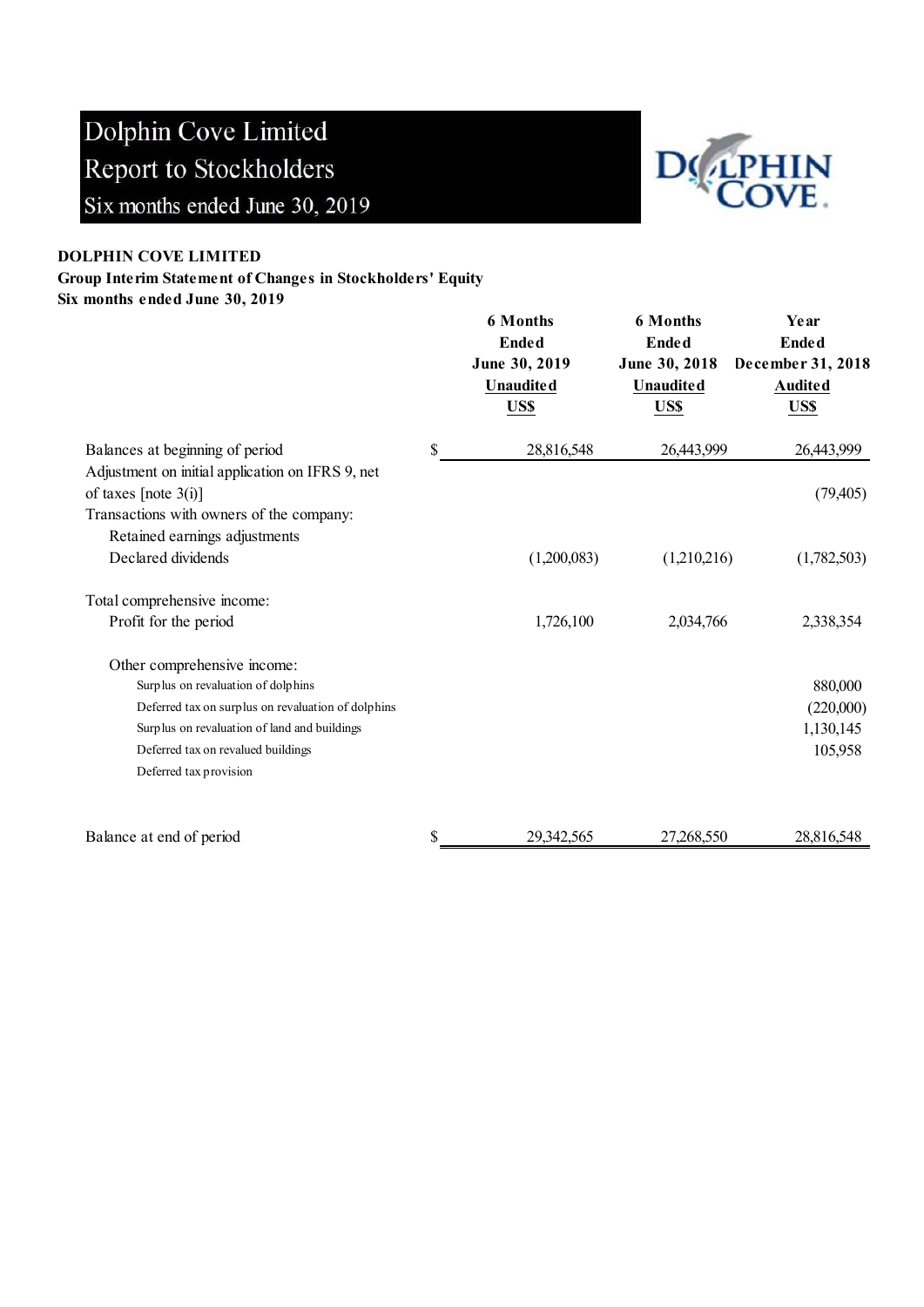

# Selected Explanatory Notes Six months ended June 30, 2019

## 1. Corporate structure and principal activities

(a) Dolphin Cove Limited (the company) is incorporated and domiciled in Jamaica and its registered office and principal place of business is located at Belmont Road, Ocho Rios, St. Ann, Jamaica, W.I.

The principal activities of the company are the operation of marine parks and adventure programmes and ancillary operations such as restaurants, gift shops and photography at several locations in Jamaica.

The company's shares were listed on the Junior Market of the Jamaica Stock Exchange on December 21, 2010. (b) The company and its wholly-owned subsidiaries, as listed below, are collectively referred to as "the Group".

(i) Dolphin Cove (Negril) Limited was incorporated in Jamaica, on May 11, 2010, and commenced operations in September 2010. Its principal place of business is located at Point, Lucea, Hanover, Jamaica W.I. and it owns the real estate in Hanover which is now leased to the company.

(ii) Too Cool Limited is incorporated in the Cayman Islands and owns land and buildings from which the company operates. (iii) Cheshire Hall Limited was incorporated on June 22, 2012 as a St. Lucian International Business Company (IBC), controlled by the company through a deed. Its wholly-owned subsidiary, DCTCI Limited was incorporated in the Turks and Caicos Islands and owns land on which the Group intends to develop an attraction.

(iv) Balmoral Dolphins Limited is a St. Lucian IBC, incorporated on April 5, 2012.Its wholly-owned subsidiary, Dolphin Cove TCI Limited, was incorporated in the Turks & Caicos Islands for the intended purpose of operating the attraction to be developed by DCTCI Limited.

(v) SB Holdings Limited was incorporated on November 4, 2013, as a St. Lucian IBC. Its wholly-owned subsidiary, Marine Adventure Park Limited, was also incorporated in St. Lucia and purchased land in St. Lucia on which the Group intends to develop an attraction.

(c) Effective January 8, 2016, World of Dolphins Inc. holds 79.99% of shares issued by Dolphin Cove Limited. World of Dolphins, Inc. is a subsidiary of Controladora Dolphin SA de C.V. (intermediate holding company), which is in turn a subsidiary of Dolphin Capital Company, S. de RL de C.V. (ultimate holding company), referred to as the "Dolphin Discovery group" or "the Wider Group". Both companies are incorporated in Mexico.

## 2. Statement of compliance and basis of preparation

These unaudited interim financial statements are prepared in accordance with IAS 34 "Interim Financial Reporting" and comply with International Financial Reporting Standards (IFRS) and their interpretations adopted by the International Accounting Standards Board and comply with the provisions of the Jamaican Companies Act. The condensed interim financial information should be read in conjunction with the annual audited financial statements of the Group and the company. The statements are expressed in United States dollars which is the functional currency of the Group.

Property, Plant and equipment and live assets are included in the balance sheet at revalued amounts from time to time.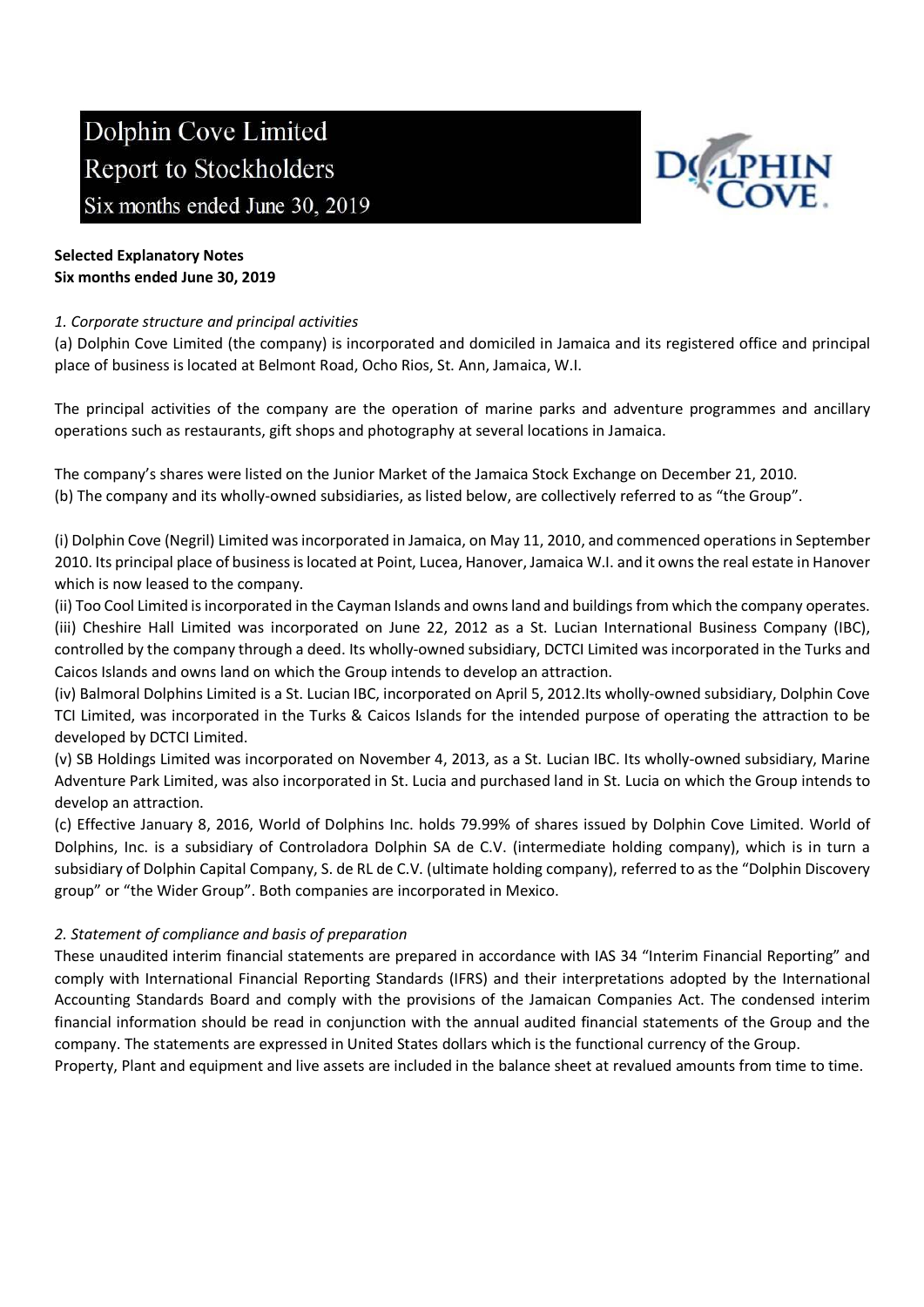

## 3. Accounting policies

The principal accounting policies applied in the preparation of these unaudited financial statements are consistent with those used in the audited financial statements for the year ended 31 December 2018 as set out in Note 2 thereof.

## 4. Seasonality of operations

The Group earns revenues mainly from visitors to the country the number of which is higher in the winter months of the Northern hemisphere. Accordingly, the results of the first portions of the calendar year cannot be taken to be indicative of the likely performance of the entire year. As a result, the Group has adopted the practice recommended in IAS 34 that the results of operations should also be disclosed on a rolling twelve-month basis as well as disclosing the calendar quarterly and year to date results in the summary information in Operations.

### 5. Related parties

### Due from

This amount represents amounts collected by the Wider Group and payable to the Group for bookings of visitors to the Group's parks.

The amount as "Due from Parent Company" represents transactions in respect of animals being cared for in Jamaica that belong to other group companies as a result of their temporary relocation due to hurricanes in September 2017, to date the recovery of the damaged destinations has not been as fast as expected and the contract has been extended for one more year.

The amount in non-current assets represented a deposit paid to the Wider Group in respect of a construction project in St. Lucia on behalf of the Group which has been deferred.

### Due to

The amount included in current liabilities represents accrued fees unpaid in respect of central services provided to the group by its the Wider Group that have been approved by a committee of the board of directors comprised of the independent directors.

### 6. Earnings per share

The calculation of the earnings per share is based on the net profit and the 392,426,376 shares in issue during all of the periods.

### 7. Finance Costs

The Finance Costs are comprised as follows:

| ltem                         | <b>June 2019</b> | <b>June 2018</b> | December 2018 |
|------------------------------|------------------|------------------|---------------|
| Bank Charges and Commissions | 104.432          | 79.164           | 214,382       |
| lLoan Interest               | 7.232            | 5.482            | 40,126        |
| Foreign Exchange Loss        | 76.143           | 57,720           | 124,209       |